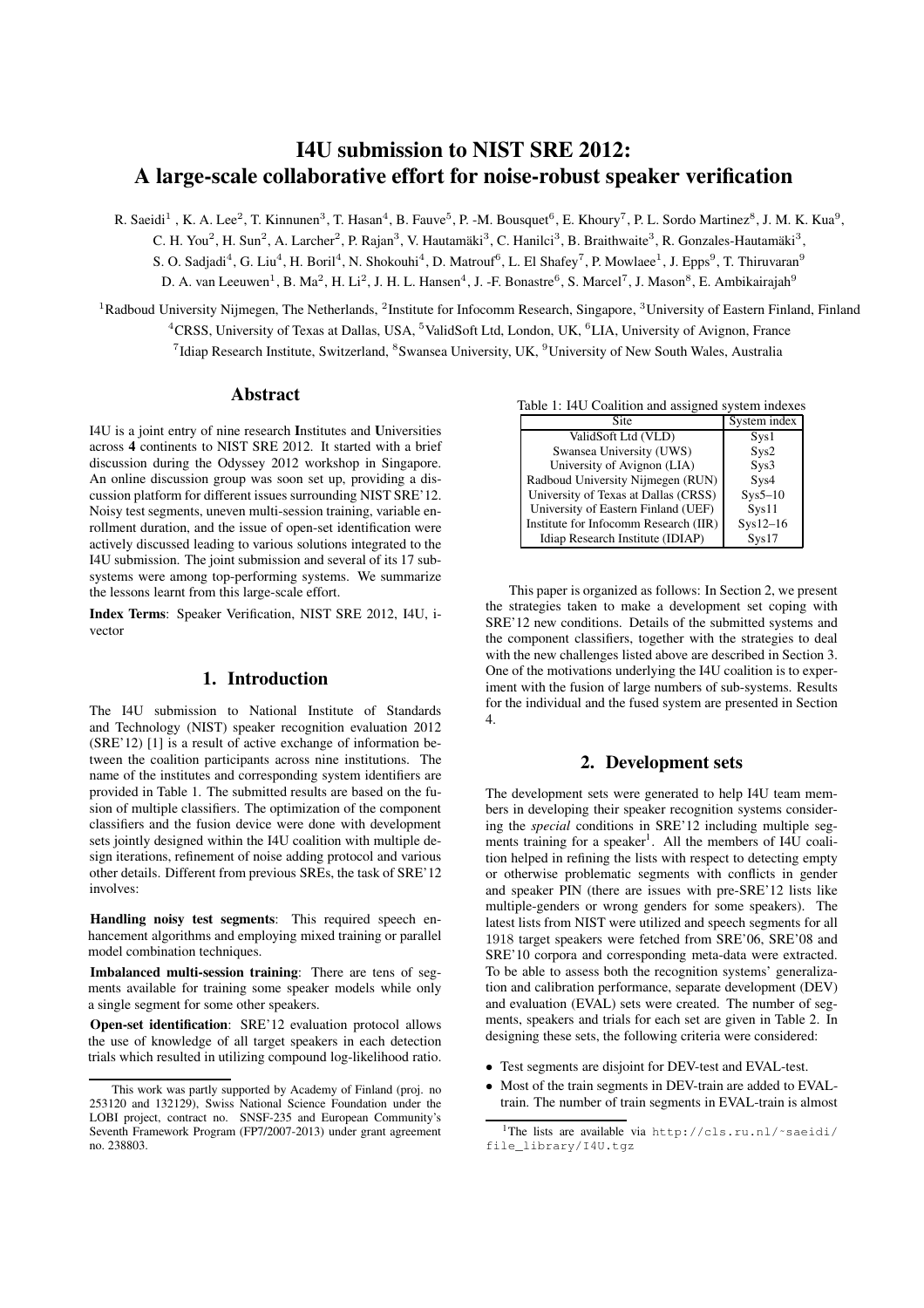Table 2: Number of speakers, speech segments and trials in the development sets.

|         | Number of speakers |             |      | Number of segments |            |      | Number of trials |      |      |                                                                                                 |             |                |
|---------|--------------------|-------------|------|--------------------|------------|------|------------------|------|------|-------------------------------------------------------------------------------------------------|-------------|----------------|
|         | <b>DEV</b>         |             | EVAL |                    | <b>DEV</b> |      | EVAL             |      | DEV  |                                                                                                 | <b>EVAL</b> |                |
|         | Train              | <b>Test</b> |      | Train Test         | Train      | Test | Train            | Test | True | False                                                                                           | True        | False          |
| Males   | 680                | 868         | 763  | 804                | 16941      |      |                  |      |      | 19866   29961   21837   14589   13494291                                                        |             | 15483 16646148 |
| Females |                    |             |      |                    |            |      |                  |      |      | 1039   1243   1155   1102   24693   25980   43119   28548   19863   26973357   20763   32952177 |             |                |

Table 3: Feature extraction setup for the systems in I4U, CMVN: cepstral mean and variance normalization, RFCC: repartitioned frequency cepstral coefficients [2], MHEC: mean Hilbert envelope coefficients [3].

|            | <b>Features</b>                                            | <b>SAD</b>          | Speech enhancement       | Features post-processing |
|------------|------------------------------------------------------------|---------------------|--------------------------|--------------------------|
| $Svs1-3$   | 19 LFCCs + $\Delta$ + $\Delta E$ + first 11 $\Delta\Delta$ | Energy-based        | Spectral subtraction     | <b>CMVN</b>              |
| Sys4       | 19 MFCCs + E + $\Delta$ + $\Delta\Delta$                   | Energy-based [4]    | Wiener filtering[5]      | Feature warping [6]      |
| $Sys5-7$   | 12 MHEC + $logE + \Delta + \Delta\Delta$                   | Voicing feature [7] |                          | RASTALP [8] + CMVN       |
| $Sys8-10$  | 12 RFCC + c0 + $\Delta$ + $\Delta\Delta$                   | Statistical SAD [9] |                          | Feature warping          |
| Svs11      | 18 MFCCs + $\Delta$ + $\Delta\Delta$                       | Adaptive SAD [10]   |                          | <b>RASTA + CMVN</b>      |
| $svs12-14$ | 18 MFCCs + $logE + \Delta + \Delta\Delta$                  | Energy-based        | Oualcomm-ICSI-OGI $2$    | <b>RASTA + CMVN</b>      |
| $sys15-16$ | 19 LPCCs + $\Delta$ + $\Delta\Delta$ + 12 MFCCs            | Energy-based        | <b>Oualcomm-ICSI-OGI</b> | <b>RASTA + CMVN</b>      |
| Sys17      | 19 MFCCs + $logE + \Delta + \Delta\Delta$                  | Energy-based        | <b>Oualcomm-ICSI-OGI</b> | <b>CMVN</b>              |

twice the number of segments in DEV-train. This design choice is made to evaluate the systems performance under the condition that speaker and channel spaces are already trained but the number of enrollment segments for target speaker modeling has increased.

- The segments from train to test have all different LDC-IDs to avoid testing against same session from training.
- Two disjoint sets of speakers from SRE'06 data that do not appear in SRE'12 are added to DEV-test and EVAL-test to form *unknown non-target trials*.
- For those speakers having telephone and microphone data, both types of channels were included in the train set so that systems could benefit from having different channels in training.
- Considering noisy segments inclusion in NIST SRE'12, for every original NIST segment, two noisy versions were generated. Noise adding was carried out using FaNT<sup>3</sup>. We have used ten noise segments for each HVAC (heating, ventilation and air-conditioning) and crowd noise type. Noise signals used to contaminate the speech segments were different from train to test and from DEV to EVAL. Noises are added at two SNR-levels 6dB and 15dB. The mean *measured* SNR-levels were 40dB, 15dB and 10dB for original, 15dB and 6dB segments, respectively<sup>4</sup>. Since there are two noisy versions of each clean segment being utilized in DEV and EVAL sets, the performance of the developed systems are optimized to perform well under noisy condition rather than clean ("not altered") condition.

# 3. Recognition systems

The systems developed in the I4U coalition were based on state-of-the-art: 1) *i-vector* system [11] with probabilistic linear discriminant analysis (PLDA) [12] modeling, or 2) Gaussian supervector representation and *joint factor analysis* (JFA) [13, 14], or support vector machine (SVM) modeling. All 16 kHz audio data were down-sampled to 8 kHz to match to the existing 8 kHz background data. Energy-based speech activity detection (SAD) was applied to telephone segments, while for interview segments a dual-channel SAD is employed. The automatic speech recognition (ASR) transcripts from NIST for interview segments in SRE'08 and SRE'10 were used to refine the SAD labels. All of the systems are gender-dependent. The components and data usage of sub-systems are presented in Tables 3, 4 and 5 for features, transform and classifier, respectively.

Sys1: Validsoft's i-vector system uses spectral subtraction to enhance energy profile for SAD. Test i-vectors are scored against all target segment i-vectors followed by score averaging.

Sys2: Swansea's i-vectors are normalized with *eigenfactors radial* (EFR) method [15] utilizing total covariance matrix of the background data. LDA-reduced 200-dimensional ivectors are averaged for each target speaker and used with Mahalanobis scoring.

Sys3: LIA's system uses two fused sub-subsystems. The first uses LDA reduction preceded by iterative i-vector normalization according to the covariance matrix [15] and twocovariance scoring; the second uses PLDA preceded by *spherical nuisance normalization* with within-class covariance matrix [15]. Score is computing as a) the average score of the test ivector against all target i-vectors and b) an equal-weights combination of these scores according to multiple PLDA subspace dimensions (from 50 to 400 in steps of 50).

Sys 4: RUN's i-vector PLDA system uses dynamic noise suppression within a Wiener filter applied both for speech enhancement and SAD. Noise estimation uses *improved minima controlled recursive averaging* (IMCRA) [5, 19] which averages the previous estimate of the noise power spectra and has proven robust against input SNR and different noise types due to rapid noise tracking. The noise power spectral density estimate is used for decision-directed *a-priori* SNR estimation, which further defines a Wiener filter applied for magnitude enhancement.

Sys5–10: The CRSS's i-vector systems use combinations of two different front-ends and three back-ends [20, 21]. Gaussianized cosine-distance scoring (GCDS) and a discriminative back-end using L2-regularized logistic regression (using LIB-LINEAR [18]) are used. The enrollment i-vectors are averaged and then Gaussianized using mean and variance of devset. LDA dimensionality reduction and cosine scoring are used.

Sys11: UEF contributed the overall fusion component for I4U [22, 23] and developed a robust utterance-adaptive SAD  $[10]$ <sup>5</sup> where 16-component speech and non-speech codebooks are trained from 12 MFCCs including c0. Training labels

<sup>3</sup>http://dnt.kr.hsnr.de/download.html

<sup>4</sup>The SNR is measured using *stnr* tool from NIST

<sup>5</sup>SAD available at http://cs.uef.fi/pages/tkinnu/VQVAD/VQVAD.zip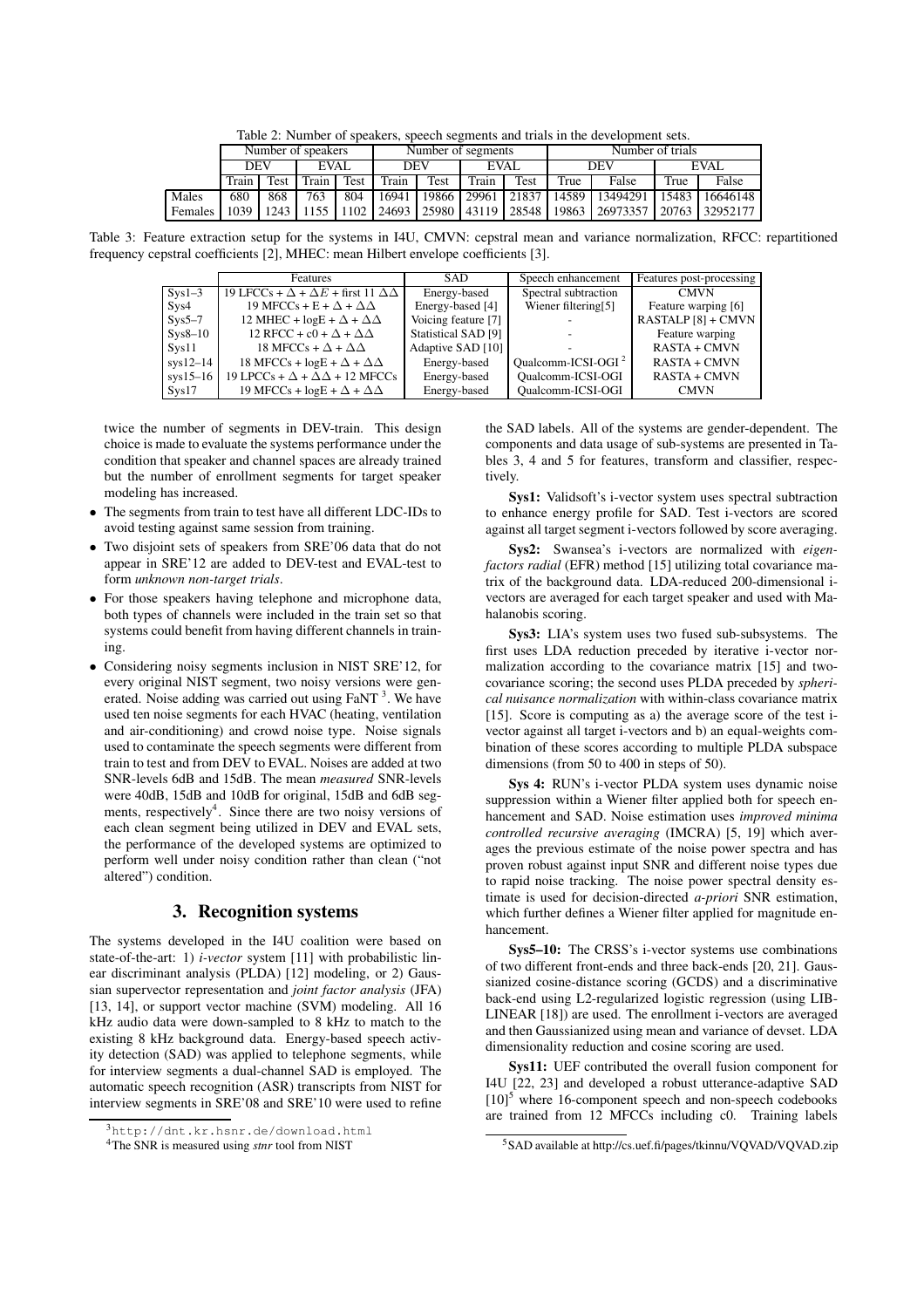Table 4: Transform details for sub-systems in I4U. Numbers in data columns are standing for corresponding NIST SRE corpus, SW: Switchboard II Phase 2 and 3, Switchboard cellular part 1 and 2, Fis: Fisher, -D: diagonal covariance, -F: full covariance, TV: total variability [11], NAP: nuisance attribute projection [11], ISV: inter session variability [16].

|           | <b>UBM</b> | UBM data                                                  | Transform      | Transform data                                      |
|-----------|------------|-----------------------------------------------------------|----------------|-----------------------------------------------------|
| Sys1      | $512-D$    | 04                                                        | <b>TV 400</b>  | 04, 05, SW, DEV                                     |
| Sys2      | 512-D      | 04                                                        | <b>TV 400</b>  | 04, 05, 06, SW, Fis                                 |
| Sys3      | $512-D$    | 04, 05, Fis                                               | <b>TV 400</b>  | 04, 05, 06, 08, 10, SW                              |
| Sys4      | 2048-D     | 04, 05, 06, SW, Fis                                       | TV 400         | Same as UBM                                         |
| $Sys5-10$ | $1024-D$   | Tel only from 04, 05, 06, SW                              | <b>TV 600</b>  | 04, 05, 06, SW, DEV                                 |
| Sys11     | 1024-D     | 04, 05, 06 and 08                                         | TV 600         | 04, 05, 06, SW and Fis                              |
| Sys12     | $512-F$    | Tel only from 04, 05, 06, SW   TV 600 (400 Tel + 200 mic) |                | Tel from 04, 05, 06, SW and mic from 05, 06, MIXER5 |
| Sys13,14  | $1024-D$   | 04                                                        | <b>NAP 60</b>  | Tel from 04, 05, 06, SW and mic from 05, 06, MIXER5 |
| Sys15     | $512-F$    | 04                                                        | <b>NAP 60</b>  | 04, 06, 08, 10, 08-followup                         |
| Sys16     | $512-F$    | 04                                                        | JFA            | 06, 08, 10                                          |
| Sys17     | $512-D$    | 04                                                        | <b>ISV 200</b> | 06, 08, 10                                          |

Table 5: Classifier details for i-vector based systems in I4U: Lnorm, Length normalization [17], EFR: eigen-factors radial normalization  $[15]$ ,  $\langle$ IV $>$  and  $\langle$ scores $>$ : average over i-vectors or scores in multi-session training.

|                 | Background            | IV pre-processing                                       | scoring           | #Voice    | #Channel | Scoring strategy     |  |
|-----------------|-----------------------|---------------------------------------------------------|-------------------|-----------|----------|----------------------|--|
|                 | <b>IV</b><br>data for |                                                         |                   |           |          |                      |  |
|                 | processing            |                                                         |                   |           |          |                      |  |
| Sys1            | DEV train             | $EFR$ (W)                                               | <b>PLDA</b>       | 300       | 50       | $<$ scores $>$       |  |
| Sys2            | DEV train             | EFR $(C)$ , LDA $(300)$                                 | Mahanabolis       |           |          | $<$ IV $>$           |  |
| Sys3            | DEV train             | i. EFR $(C)$ , LDA $(50 \text{ to } 400)$ ii. EFR $(W)$ | i. 2Cov ii. PLDA  | 50 to 400 | 400      | $<$ IV $>$           |  |
| Sys4            | DEV train             | LDA(200), centering, WCCN, Lnorm                        | <b>PLDA</b>       | 200       | 50       | $<$ IV $>$           |  |
| Sys5 and Sys8   | 04, 05, 06, SW,       | LDA(400), centering, Lnorm                              | <b>PLDA</b>       | 400       | 400      | $<$ IV $>$           |  |
|                 | DEV train             |                                                         |                   |           |          |                      |  |
| Sys6 and Sys9   | 04, 05, 06, SW,       | LDA(400), Gaussianization, Lnorm                        | Cosine            |           |          | $<$ IV $>$           |  |
|                 | DEV train             |                                                         |                   |           |          |                      |  |
| Sys7 and Sys 10 | 04, 05, 06, SW,       | L <sub>2</sub> -regularized [18]                        | linear regression |           |          | $<$ IV $>$           |  |
|                 | DEV train             |                                                         |                   |           |          |                      |  |
| Sys11           | 04, 06, 08, 10        |                                                         | <b>PLDA</b>       | 200       | $\Omega$ | $<$ IV $>$           |  |
|                 | and SW                |                                                         |                   |           |          |                      |  |
| Sys12           | 04, 06, 08, 10,       | LDA(400)                                                | <b>PLDA</b>       | 200       | 50       | $<$ IV $>$ and Snorm |  |
|                 | SW, MIXER5            |                                                         |                   |           |          |                      |  |
|                 | and DEV train         |                                                         |                   |           |          |                      |  |

are obtained from reliable frames with the help of aggressive spectral oversubtraction. The recognizer is a standard i-vector PLDA system and, unlike most of the other I4U system, does not use multicondition training.

Sys12 by I2R whitens the first-order sufficient statistics using UBM covariances, which speeds up estimation of the posterior distribution during the total variability matrix (T-matrix) training and i-vector extraction [24]. T-matrix estimation uses two subspaces,  $T_{\text{tel}}$  and  $T_{\text{mic}}$ , where  $T_{\text{tel}}$  is trained from telephone data and  $T_{\text{mic}}$  from microphone data following decoupled method on [25]. This enables easy control of the dimensionality of the subspaces in  $T = [T_{\text{tel}}, T_{\text{mic}}]$  and avoids the problem of data type imbalance encountered when all data are pooled for T-matrix training in one go. For details of the PLDA implementation, refer to [26].

Sys 13 by I2R is a GMM supervector system with KL divergence kernel [27]. Utterance GMM is obtained via MAP adaptation of the UBM means that are concatenated and normalized by the UBM standard deviation and square root of the mixture weights. Nuisance attribute projection (NAP) [28] and tz-norm are applied for channel and score normalization, respectively.

Sys 14 is an *anti-model* variant of Sys 13. The use of other target speakers is allowed in SRE'12 which leads to an openset identification problem. The anti-model approach of [29] is adopted for increased discrimination between target and unseen non-targets. SVM for each target speaker is trained using the supervectors of the other target speakers as the SVM background together with additional data drawn from SRE'04 for the unseen speakers.

Sys 15 is a Bhattacharyya-kernel GMM-SVM system with data-dependent relevance factor [30, 31] and zt-norm. Sys 16, in turn, uses joint factor analysis (JFA) implementation for I2R's SRE'10 submission [32]. It is composed of 300 speaker factors, 200 channel factors (100 for telephone, 50 for microphone, 50 for interview), and full rank diagonal matrix. For eigenchannel training, the tel, mic and interview channels were separately trained and concatenated into an eigenchannel matrix. Enrollment and scoring (with zt-norm) are as in Sys 15.

Sys 17: IDIAP's system is a single classifier with intersession variability (ISV) modeling technique of [16]. It is implemented using  $Bob^6$ , an open-source signal processing and machine learning toolbox. ISV is similar to JFA with linear scoring approximation [33] but with merged eigen-voice and -channel spaces. Scores are normalized using zt-norm.

#### 4. System performance

We analyze and compare system performance on the core task of NIST SRE'12 using the equal error rate (EER) and *primary cost*. The notion of EER is commonly known. What is new in SRE'12 is the use of the so-called primary cost  $C_{\text{primary}}$ , defined as the average cost at two specific points on the DET curve. At either of these points, the detection cost function (DCF) is defined in normalized form (such that the maximum value is one), as follows

 $C_{\text{Norm}}(\theta) = P_{\text{miss}}(\theta) + \frac{1-P_{\text{tar}}}{P_{\text{tar}}} \times \frac{[P_{\text{fa}}(\theta|\text{known}) + P_{f\alpha}(\theta|\text{unknown})]}{2}.$ 

<sup>6</sup>http://idiap.github.com/bob/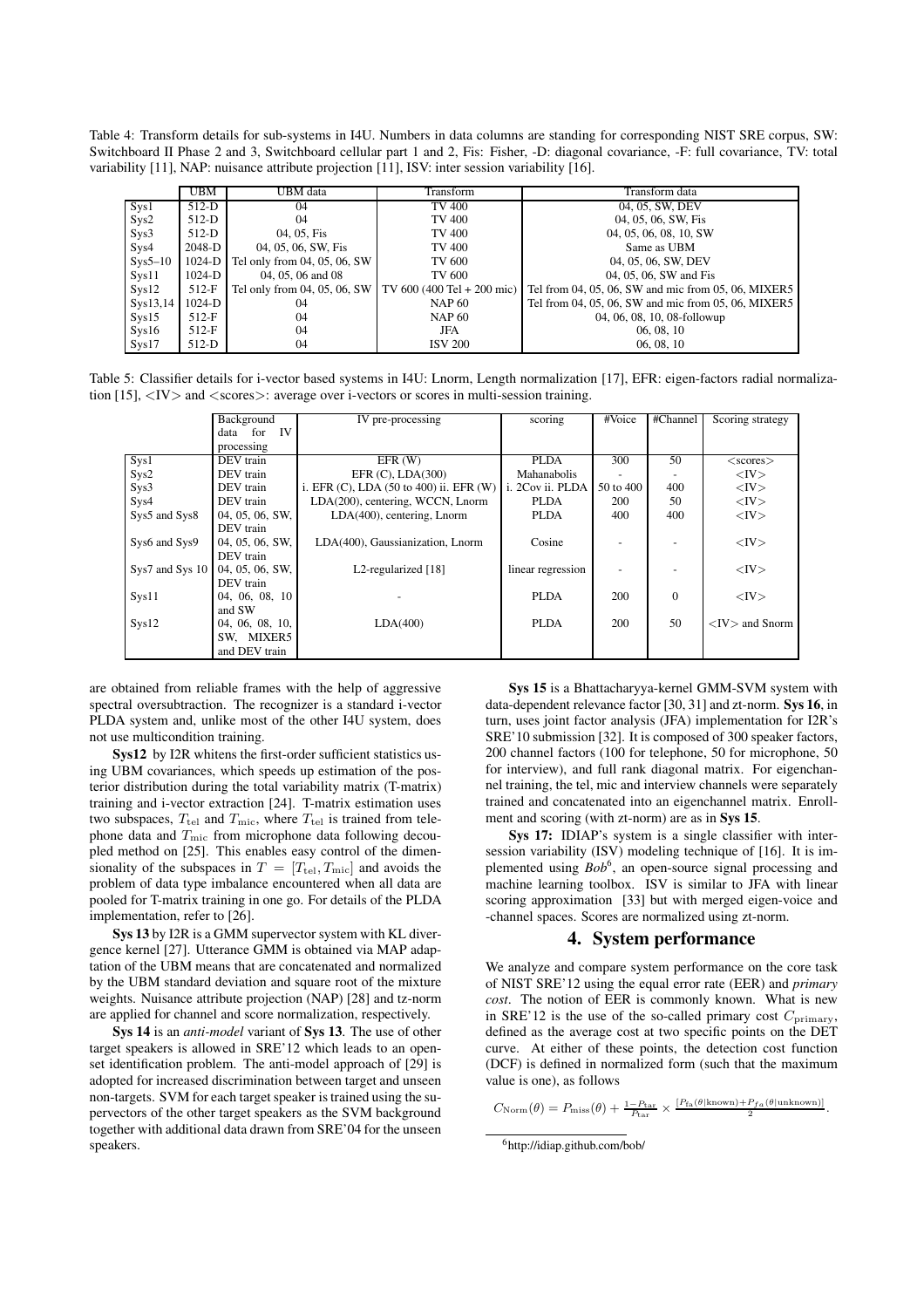Table 6: Analysis of system performance based on equal error rate (EER) and minimum  $C_{\text{primary}}$  (minC) for  $P_{\text{known}}$  = 0. NIST SRE'12 common conditions include multi-session in train and specific channel in test; CC1: interview and CC3: added noise interview. Fusion:1) Auto Ridge [22] submitted to SRE'12 as I4U submission 2) Auto Ridge post evaluation 3) FoCal post evaluation.

|                     |            |        | Males           |        | Females    |        |                 |        |
|---------------------|------------|--------|-----------------|--------|------------|--------|-----------------|--------|
|                     | CC1        |        | CC <sub>3</sub> |        | CC1        |        | CC <sub>3</sub> |        |
|                     | <b>EER</b> | minC   | <b>EER</b>      | minC   | <b>EER</b> | minC   | <b>EER</b>      | minC   |
| Sys1                | 5.55       | 0.2674 | 4.22            | 0.4154 | 4.26       | 0.1674 | 4.07            | 0.5600 |
| Sys2                | 5.44       | 0.2633 | 4.27            | 0.4246 | 4.77       | 0.1950 | 4.27            | 0.5663 |
| Sys3                | 12.10      | 0.4998 | 10.90           | 0.5579 | 11.50      | 0.4363 | 10.50           | 0.5498 |
| Sys4                | 5.75       | 0.2670 | 4.83            | 0.3741 | 4.86       | 0.1580 | 4.09            | 0.3018 |
| Sys5                | 4.73       | 0.2669 | 4.14            | 0.3635 | 4.53       | 0.1373 | 3.52            | 0.3072 |
| Sys6                | 4.28       | 0.2168 | 3.79            | 0.3053 | 4.05       | 0.1118 | 3.43            | 0.2420 |
| S <sub>VS</sub> 7   | 9.71       | 0.4742 | 9.32            | 0.6071 | 5.81       | 0.3083 | 5.18            | 0.3840 |
| Sys8                | 4.81       | 0.3051 | 4.28            | 0.3918 | 4.65       | 0.1167 | 3.27            | 0.3094 |
| Sys9                | 4.86       | 0.2374 | 4.22            | 0.2894 | 4.15       | 0.0948 | 3.38            | 0.2346 |
| Sys10               | 9.84       | 0.4251 | 9.61            | 0.5714 | 5.56       | 0.1635 | 5.13            | 0.4124 |
| Svs11               | 13.30      | 0.5276 | 9.72            | 0.6316 | 12.60      | 0.3985 | 7.48            | 0.5316 |
| Svs12               | 3.74       | 0.2765 | 3.29            | 0.3322 | 4.01       | 0.2290 | 3.62            | 0.3877 |
| S <sub>VS</sub> 13  | 4.77       | 0.4440 | 4.50            | 0.3587 | 4.36       | 0.3055 | 3.35            | 0.2470 |
| Sys14               | 5.45       | 0.3474 | 5.74            | 0.3618 | 4.52       | 0.1351 | 3.52            | 0.1591 |
| S <sub>VS</sub> 15  | 4.85       | 0.3347 | 5.57            | 0.3751 | 4.55       | 0.1708 | 4.10            | 0.2188 |
| Sys16               | 3.78       | 0.2333 | 5.56            | 0.3415 | 5.17       | 0.1906 | 5.31            | 0.4245 |
| S <sub>VS</sub> 17  | 9.03       | 0.4932 | 7.88            | 0.4302 | 8.48       | 0.4189 | 5.66            | 0.3797 |
| Fusion1             | 3.62       | 0.2306 | 3.25            | 0.3162 | 3.96       | 0.1196 | 2.81            | 0.2470 |
| Fusion <sub>2</sub> | 3.38       | 0.2267 | 3.75            | 0.3075 | 4.06       | 0.0760 | 2.92            | 0.2140 |
| Fusion3             | 3.48       | 0.2020 | 2.67            | 0.2767 | 3.87       | 0.0719 | 2.78            | 0.2277 |

Here,  $P_{\text{tar}}$  is the *a priori* probability that a trial is a target trial, while  $P_{\text{miss}}(\theta)$  and  $P_{\text{fa}}(\theta)$  are, respectively, the probability of miss and false alarm at threshold  $\theta$ . Notice that  $P_{fa}(\theta)$  consists of two components computed separately from the known and unknown non-target trials. Now, let  $\theta_A$  be the threshold which gives the  $C_{\text{Norm}}(\theta_A)$  with  $P_{\text{tar}} = 0.01$  and  $\theta_B$  be the threshold which gives the  $C_{\text{Norm}}(\theta_B)$  with  $P_{\text{tar}} = 0.001$ , the primary detection cost is defined as the average cost between the points on the detection error trade-off (DET) curve, as follows

$$
C_{\text{primary}} = \tfrac{C_{\text{Norm}}(\theta_A) + C_{\text{Norm}}(\theta_B)}{2}
$$

Table 6 shows the absolute performance of all 17 systems and their fusion for common conditions 1 and 3 as defined in SRE'12. One obvious point to note here is that, the PLDA ivector systems give consistently better performance in terms of EER and minimum  $C_{\text{primary}}$  when the test signal is collected over clean (CC1) and noisy (CC3) interview sessions. It is also obvious that, the GMM-SVM (Sys 13, 14, and 15) and JFA (Sys 16) give equally good performance compared to, and for some instances better than i-vector based systems.

The fusion of large ensemble of recognition systems was by itself a challenging issue, for instance, over-fitting may easily degrade the performance. We followed the recent work in [22, 23] whereby fusion weights are trained using regularization to avoid over fitting. Different regularizers were systematically evaluated, and ridge regression  $(L2$ -norm regularization) was chosen. Instead of cross-validating the regularization factor  $\lambda$ , we decided to use a simple Bayesian method that allows automatic selection of  $\lambda$ , as described in [35]. This method integrates out  $\lambda$  and the resulting non-convex optimization problem is solved via *majorization-minimization* approach. Convergence was assumed after two iterations. The fusion results are shown in Table 6 with Fusion1-3. Though effective on our DEV set, the ridge-regression regularization (Fusion1 and 2) does not always give improved performance over the single best system,

Figure 1: Analysis of excluding one system at a time in fusion using Focal and employing compound log-likelihood ratio [34] for  $P_{\text{known}} = 0.5$ . Using the full ensemble of classifiers results in actual  $C_{\text{primary}}$  of 0.3959 and 0.2836 for first two common conditions (CC1 and CC2) respectively in SRE'12 for the pooled scores of males and females. A positive relative change indicates increased actual  $C_{\text{primary}}$  by excluding a system in fusion resulting in fusion performance drop. Systems number 2 and 3 are not considered for this analysis.



while the original  $FoCal<sup>7</sup>$  fusion (Fusion3) does. One possible insight that we might draw here is that regularization might hamper effective training of fusion parameters when the development data is sufficient. This is a point for future research. The results for Fusion1 are slightly inferior to Fusion2 because of some mis-labeled scores during the evaluation which are corrected for post-evaluation (Fusion2). An analysis of individual systems importance in fusion is provided in Fig. 1. Comparing between interview (CC1) and telephone (CC2) conditions in Fig. 1, the most influensive systems in fusion are not the same across different conditions.

### 5. Conclusion

This paper provides an overview of fusion of 17 systems submitted to NIST SRE'12 by different sites in I4U coalition. The collaboration of over 30 researchers within the coalition benefited all the sites in preparing robust speaker recognition systems. It is hard to compare the individual subsystems and determine the strengths of each system but in a very general prospective, the systems that utilized more recent features and employ speech enhancement in the front-end were more successful. Averaging the enrollment i-vectors gave about the same performance as averaging the scores of i-vectors. Discriminative training schemes, such as SVMs, using a proper distance kernel on Gaussian supervector representation was found to outperform generative i-vector representation with PLDA classification. The new paradigm shift in NIST SRE'12 is expected to emphasize the discriminative training in modeling and even i-vector representation.

<sup>7</sup> http://niko.brummer.googlepages.com/focal